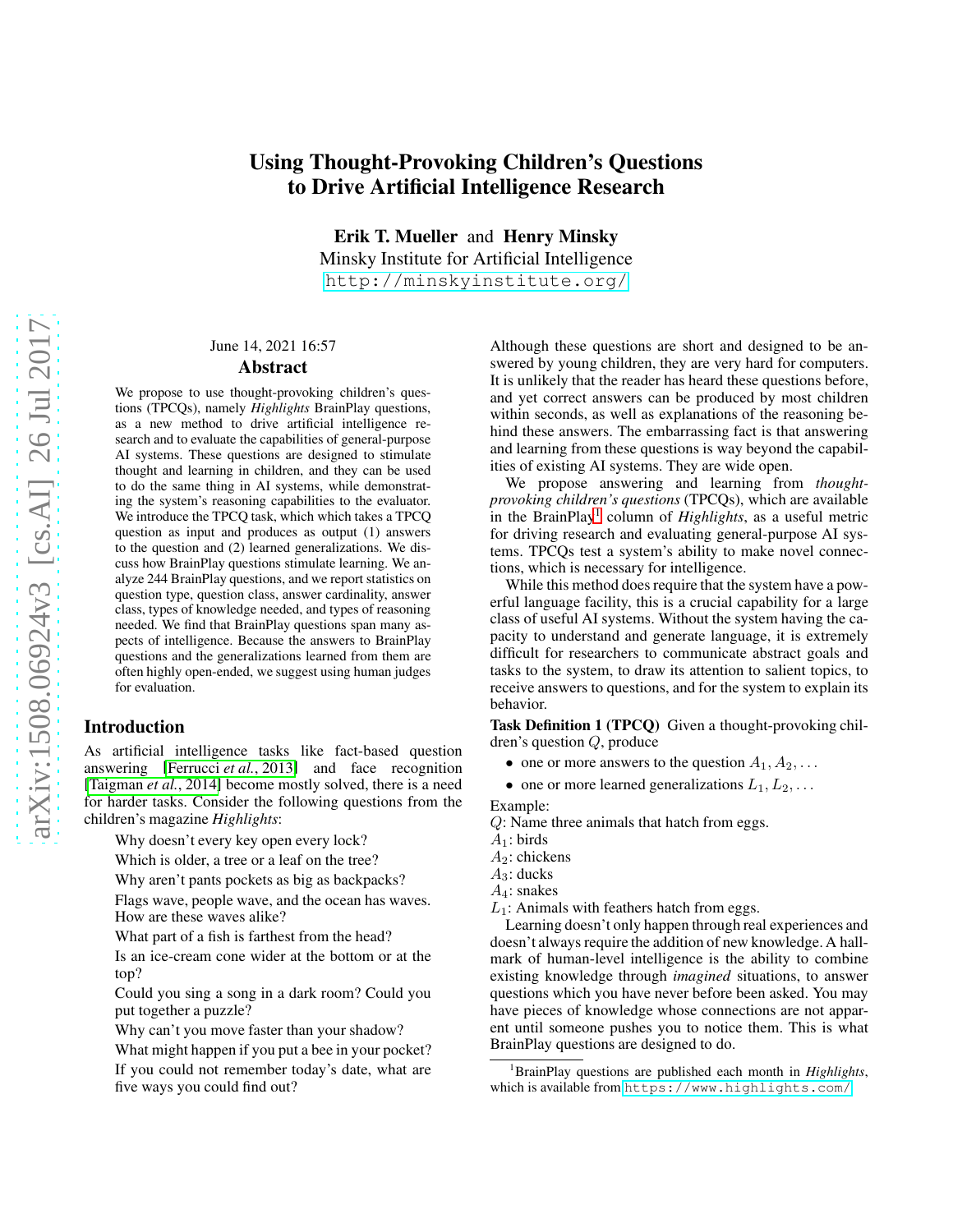| <b>Subquestion</b> | % Ouestions | # Questions |
|--------------------|-------------|-------------|
| 1st                | 65.07%      | 244/375     |
| 2nd                | 22.13%      | 83/375      |
| 3rd                | 6.40%       | 24/375      |
| 4th                | 3.47%       | 13/375      |
| 5th                | 1.60%       | 6/375       |
| 6th                | 0.80%       | 3/375       |
| 7th                | 0.27%       | 1/375       |
| 8th                | 0.27%       | 1/375       |

<span id="page-1-0"></span>Table 1: Subquestion Composition

# Highlights BrainPlay

*Highlights* magazine was started in 1946 by Garry Cleveland Myers and Caroline Clark Myers. The magazine includes a BrainPlay column, which was called Headwork before November 2004. In this paper, we use the term BrainPlay for both Headwork and BrainPlay questions.

The *Highlights* editors develop BrainPlay questions with great care. The questions are designed to "[stimulate] children from five to twelve to think and reason by working over in their heads what is already there, arriving at new ideas not learned from books" [\[Myers, 1968\]](#page-6-2).

For example, consider the BrainPlay question "In a room with a staircase leading to the second floor, how can you figure out the height of the first-floor ceiling?" This question suggests a novel technique: to measure the height of a ceiling when there is a staircase leading up to the next floor, multiply the rise of the steps by the number of steps.

BrainPlay first appeared in the second issue of *Highlights* in September 1946 [\[Wood, 1986\]](#page-6-3). Each month, Brain-Play presents around 20 questions arranged by age level [\[Myers and Myers, 1964\]](#page-6-4). Correct answers to the questions aren't provided.

## Analysis of BrainPlay Questions

To get an idea of what we're up against, we performed an analysis of BrainPlay questions in the *Highlights* issues from January 2000 to December 2000. We started by segmenting each top-level question into one or more subquestions. For example, the top-level question

Would you rather wear a hood or a hat? Why?

is segmented into a first question and a second question.

Table [1](#page-1-0) shows the composition of subquestions. Table [2](#page-1-1) gives statistics on the length of subquestions. The first question tends to be the longest. The second and following questions typically ask for explanations for the answer to the first question, ask variations on the first question (often involving coreference), or follow up in some other way. For the remainder of the analysis, we considered only first questions.

We annotated each first question with exactly one *question type*, *question class*, *answer cardinality*, and *answer class*, and we annotated each first question with one or more *types of knowledge needed* and *types of reasoning needed*. We developed an initial set of annotation tags like Open-Ended and What-If and revised them as needed during the annotation process.

| <b>Subquestion</b> | Mean  | $\overline{\mathbf{M}}$ in | <b>Max</b> | <b>SD</b> |
|--------------------|-------|----------------------------|------------|-----------|
| 1st                | 11.59 | 3                          | 34         | 5.95      |
| 2nd                | 4.10  |                            | 16         | 2.81      |
| 3rd                | 3.58  |                            | 10         | 2.68      |
| 4th                | 3.69  |                            | 10         | 3.02      |
| 5th                | 3.50  |                            | 7          | 2.29      |
| 6th                | 4.33  |                            |            | 2.49      |
| 7th                | 5.00  | 5                          | 5          | 0.00      |
| 8th                | 5.00  | 5                          | 5          | 0.00      |

Table 2: Subquestion Length (number of words,  $SD = stan$ dard deviation)

<span id="page-1-1"></span>

| Type            | % Ouestions | # Questions |
|-----------------|-------------|-------------|
| Open-Ended      | 87.30%      | 213/244     |
| Multiple Choice | 11.48%      | 28/244      |
| Yes-No          | $1.23\%$    | 3/244       |

<span id="page-1-2"></span>Table 3: Question Type

### Question Type

Statistics on the question type are shown in Table [3.](#page-1-2)

Open-Ended *Answer choices aren't provided.* What is your favorite way to travel? Name three uses for bells.

- Multiple Choice *Answer choices are provided, and the question is not a Yes-No question.* Would you rather receive a phone call or a letter? Is it harder to ride a bike or to run fast?
- Yes-No *The answer choices are* yes *and* no*.* Do you know anyone else with your initials? Have you ever cried because you were very happy?

# Question Class

Statistics on the question class are shown in Table [4.](#page-2-0)

- Facts *Asks about facts (may require reasoning).* Name three animals that hatch from eggs. How does a turtle protect itself?
- Caring *Stimulates thought about caring and kindness.* What could you do today to help someone else? If your family has company, what can you do to be a good host?
- What-If *Asks about a hypothetical scenario.* If you had a pet that could talk, what would the two of you talk about? If you could change your schedule at school, what would you change?
- Comparative *Involves a comparative.* Is it easier to swallow a pill or a spoonful of medicine? Would it be easier to remember the date of a party or the date of a haircut appointment?
- Personal Experience *Asks about personal experiences.* Have you ever been so busy that you forgot to eat a meal? What popular sayings did you first hear in a song or movie?
- Personal Preference *Asks about personal preferences.* Describe your favorite place to go for a walk. If you could meet any person in the world, who would it be?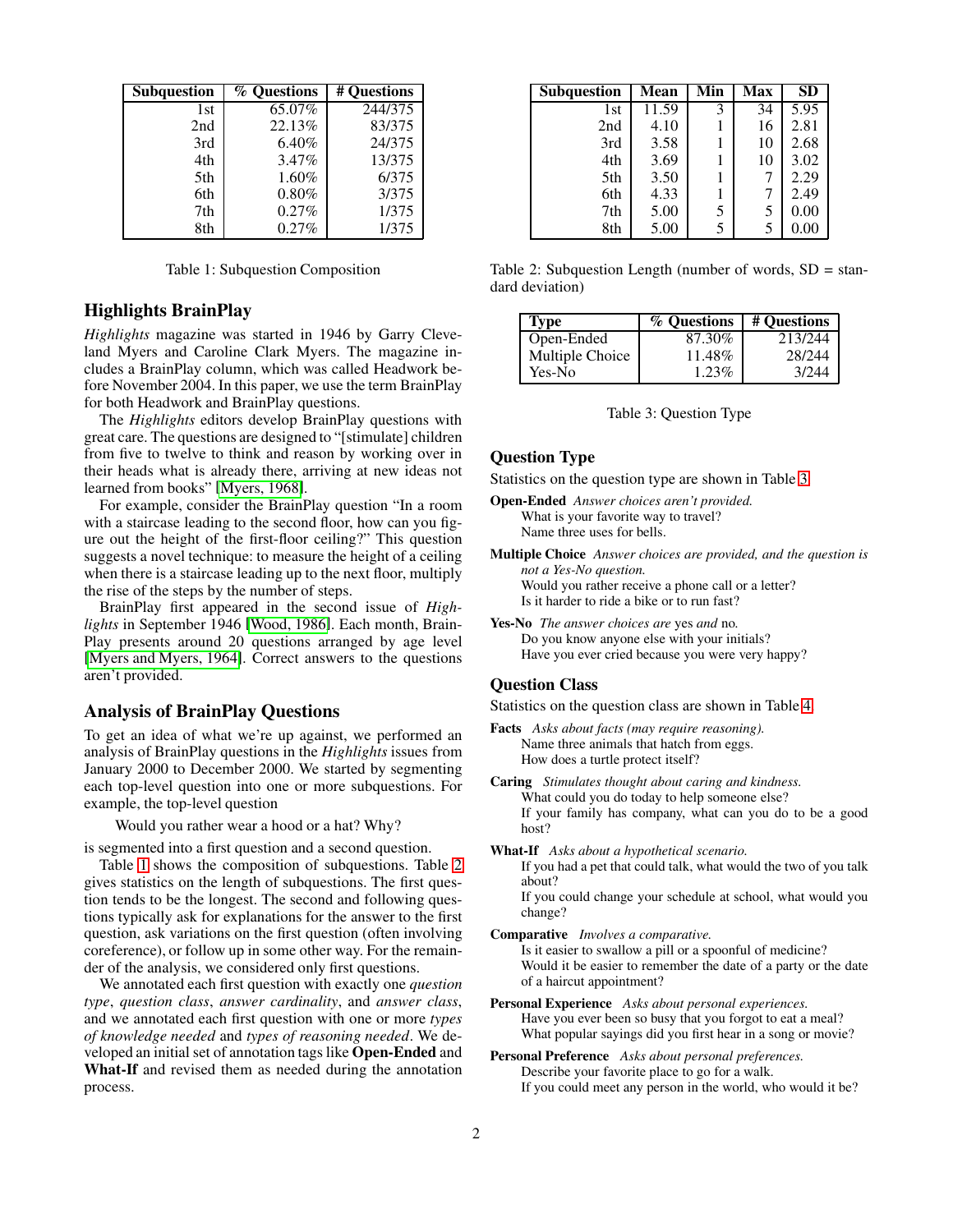| <b>Class</b>          | <b>% Questions</b> | # Ouestions |
|-----------------------|--------------------|-------------|
| Facts                 | 14.34%             | 35/244      |
| Caring                | 10.66%             | 26/244      |
| What-If               | 9.02%              | 22/244      |
| Comparative           | 8.20%              | 20/244      |
| Personal Experience   | $6.97\%$           | 17/244      |
| Personal Preference   | 6.56%              | 16/244      |
| Theory of Mind        | 6.15%              | 15/244      |
| Purpose               | 5.74%              | 14/244      |
| Difference            | 5.33%              | 13/244      |
| Reason                | $4.92\%$           | 12/244      |
| Meaning               | $4.51\%$           | 11/244      |
| Action                | $4.10\%$           | 10/244      |
| <b>Personal Facts</b> | 3.28%              | 8/244       |
| Similarity            | $2.87\%$           | 7/244       |
| Superlative           | 2.46%              | 6/244       |
| Debugging             | $2.05\%$           | 5/244       |
| Description           | $2.05\%$           | 5/244       |
| Count                 | $0.41\%$           | 1/244       |
| Sort                  | $0.41\%$           | 1/244       |

### <span id="page-2-0"></span>Table 4: Question Class

- Theory of Mind *Evaluates theory of mind [\[Doherty, 2009\]](#page-6-5).* Ryan looked at the sliced apple and said, "This must have been sliced a while ago." How might he have known? When Otis arrived at the pool, he quickly figured out which person was the new swim coach. How might he have guessed?
- Purpose *Asks about the purpose or function of something.* What tools do you need for drawing? Name three uses for bells.
- Difference *Asks for the differences between two things.* How is taking a music lesson different from playing music on your own? What's the difference between a riddle and a joke?
- Reason *Asks about the reason for something.* Why do babies cry more often than adults? Why do we frame paintings and photos before hanging them up?
- Meaning *Asks for the meaning of a word or phrase.* What is meant by the saying "Money doesn't grow on trees"? What does it mean to "go the extra mile"?
- Action *Asks for an action to be performed like singing or drawing.* Draw a heart in the air with your finger. Make a hand signal that means "good job."
- Personal Facts *Asks about personal facts.* Are you ticklish? How many teeth do you have?
- Similarity *Asks for the similarities between two things.* How are socks and mittens alike? How is honey like maple syrup?
- Superlative *Involves a superlative.* What is the best smell in spring? Where do you laugh the most: at school, at home, or with friends?
- Debugging *Requires debugging of a problem or situation.* When Erik looked at his plane tickets, it seemed as if his flight from Oregon to Rhode Island would take six hours longer than

| Cardinality | % Questions | # Questions |
|-------------|-------------|-------------|
|             | 49.59%      | 121/244     |
| >1          | 45.90%      | 112/244     |
| 3           | 3.28%       | 8/244       |
| っ           | $0.82\%$    | 2/244       |
| 5           | 0.41%       | 1/244       |

### <span id="page-2-1"></span>Table 5: Answer Cardinality

his flight from Rhode Island to Oregon. Why was this? Jackson and his family were watching TV when suddenly they lost reception. What might have caused this?

Description *Asks for a description.* Describe some rocks you've seen. Describe how a wheel works.

Count *Asks for a count.*

How many pets do you know by name?

Sort *Asks for items to be sorted by some attribute.* List these in order of size: moon, bird, star, airplane.

A number of questions involve personal experiences, preferences, and facts. The answers to these questions are persondependent. How shall we deal with these? The first reaction might be simply to throw them out. But consider that an intelligent, autonomous AI system will have its own personal experiences and preferences. These are essential aspects of a general-purpose AI system. Therefore it would be a mistake to throw these questions out. Because there is no gold standard answer key for them, answers can be judged for plausibility by human judges, as in the Turing test [\[Turing, 1950\]](#page-6-6).

Some questions request an action to be performed. Again, we could throw these out, but then we would be throwing out some of the most revealing questions. Instead, the system can perform the actions in a three-dimensional simulator (or in the world if the system has a body), and the results can be judged by humans.

Human judging is more time-consuming, but it is currently the best way of evaluating novel, previously unseen answers to novel, previously unseen questions.

A question like "Have you ever been so busy that you forgot to eat a meal?" makes sense for an AI system, because the question probes essential knowledge of goals, plans, and mental states. General-purpose AI systems must be able to recognize, remember, and apply concepts like "being busy" and "forgetting to perform a task."

### Answer Cardinality

Statistics on how many answers are required by a question are shown in Table [5.](#page-2-1)

1 *One answer.* Who is the tallest person you know? Is it easier to throw or to catch a ball?

>1 *More than one answer.* How are a bird's wings different from a butterfly's wings? Why do people make New Year's resolutions?

2 *Two answers.*

What weather and location are ideal for stargazing? Think of a fruit and a vegetable that begin with the letter p.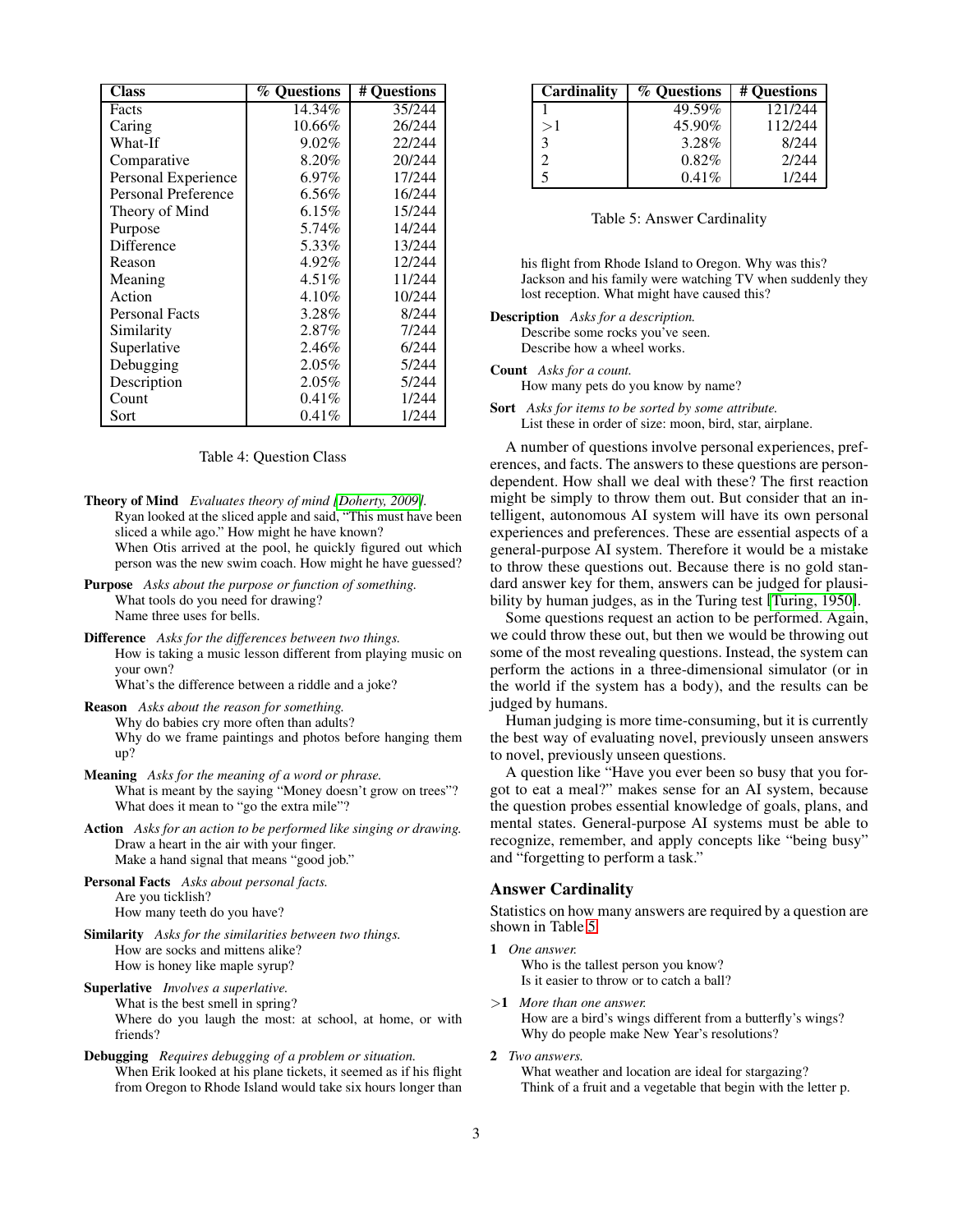| <b>Class</b>       | % Ouestions | # Ouestions |
|--------------------|-------------|-------------|
| Many               | 24.18%      | 59/244      |
| <b>Exactly One</b> | 22.13%      | 54/244      |
| Several            | 20.08%      | 49/244      |
| Personal           | 18.85%      | 46/244      |
| Open               | $9.02\%$    | 22/244      |
| Debatable          | 3.69%       | 9/244       |
| Nontextual Answer  | 2.05%       | 5/244       |

### <span id="page-3-0"></span>Table 6: Answer Class

3 *Three answers.*

Name three ways to have fun on a rainy day. Name three objects that are shaped like a triangle.

5 *Five answers.*

List the top five things that you like to do with your friends.

### Answer Class

Statistics on the answer class are shown in Table [6.](#page-3-0) A gold standard answer key can be developed for questions of class Exactly One and Several. Thus the answers to 103 (42.21%) of the 244 BrainPlay questions we analyzed can be evaluated automatically.

What about the remaining questions? Human judging will be needed for the answers to questions of class Many, Personal, Open, Debatable, and Nontextual Answer. More points should be awarded for correct answers to harder questions.

- Many *The question has many short, correct answers.* When might it be useful to know some jokes? Where can you find spiders?
- Exactly One *The question has a single possible correct answer.* During which season do you usually wear sunglasses? What does it mean to be "on cloud nine"?
- Several *The question has a few short, correct answers.* What kinds of things do you write about in a diary? Name three animals that hatch from eggs.
- Personal *The question can only be answered relative to personal experience.* Try to name all of the people you have talked with today.

Would you rather receive a phone call or a letter?

Open *The question has many possibly long answers.* What might happen if televisions everywhere stopped working?

If you had a pet that could talk, what would the two of you talk about?

- Debatable *It is difficult to judge the correctness of the answer.* Is it easier to swallow a pill or a spoonful of medicine? Is it harder to ride a bike or to run fast?
- Nontextual Answer *The question cannot be answered using text. Instead, it requires an action to be performed.* Try to clap your hands behind your back. Sing part of a song you know.

# Types of Knowledge Needed

Statistics on the types of knowledge needed to answer questions are shown in Table [7.](#page-3-1) The percentages sum to more than 100 because each question is annotated with one or more types of knowledge.

| <b>Knowledge Type</b>   | % Ouestions | # Questions |
|-------------------------|-------------|-------------|
| Scripts                 | 29.51%      | 72/244      |
| Plans/Goals             | 15.16%      | 37/244      |
| Physics                 | 11.89%      | 29/244      |
| Properties/Attributes   | 11.48%      | 28/244      |
| Human Body              | 11.48%      | 28/244      |
| Relations               | 11.07%      | 27/244      |
| Interpersonal Relations | 11.07%      | 27/244      |
| <b>Episodic Memory</b>  | 9.84%       | 24/244      |
| Devices/Appliances      | $9.02\%$    | 22/244      |
| <b>Mental States</b>    | 7.38%       | 18/244      |
| Animals                 | 6.56%       | 16/244      |
| Lexicon                 | $6.15\%$    | 15/244      |
| Emotions                | 4.92%       | 12/244      |
| <b>Shapes</b>           | 3.28%       | 8/244       |
| Sounds                  | 2.87%       | 7/244       |
| Location                | 2.46%       | 6/244       |
| Plants                  | 2.46%       | 6/244       |
| Food                    | 2.46%       | 6/244       |
| Weather                 | 2.46%       | 6/244       |
| Letters                 | 1.23%       | 3/244       |
| Taste                   | $0.82\%$    | 2/244       |
| Smell                   | 0.82%       | 2/244       |

### <span id="page-3-1"></span>Table 7: Knowledge Needed

| <b>Scripts</b> | Stereotypical                                      | situations | and | scripts |
|----------------|----------------------------------------------------|------------|-----|---------|
|                | [Schank and Abelson, 1977].                        |            |     |         |
|                | Name a game you can play alone.                    |            |     |         |
|                | Would you rather receive a phone call or a letter? |            |     |         |

Plans/Goals *Goals and plans [\[Schank and Abelson, 1977\]](#page-6-7).* Why do people make New Year's resolutions? What are the benefits of working on a project with others?

Physics *Physics.* Is it easier to throw or to catch a ball?

Try to clap your hands behind your back.

Properties/Attributes *Properties and attributes of people and things.*

What kinds of hats are casual? How are a snake and an eel similar?

Human Body *The human body.*

Try to make your body into the shape of each letter in your name.

What do elbows and knees have in common?

- Relations *Database relations involving people or things.* Whose phone numbers do you know by heart? Which is higher, clouds or the sun?
- Interpersonal Relations *Interpersonal relations [\[Heider, 1958\]](#page-6-8).* If a friend lied to you, how could he or she regain your trust? List the top five things that you like to do with your friends.
- Episodic Memory *Episodic memory [\[Tulving, 1983;](#page-6-9) [Hasselmo, 2012\]](#page-6-10).* Try to name all of the people you have talked with today.

Tell about a time when you felt proud of someone.

Devices/Appliances *Devices.*

What tools do you need for drawing? What is let in or kept out by windows?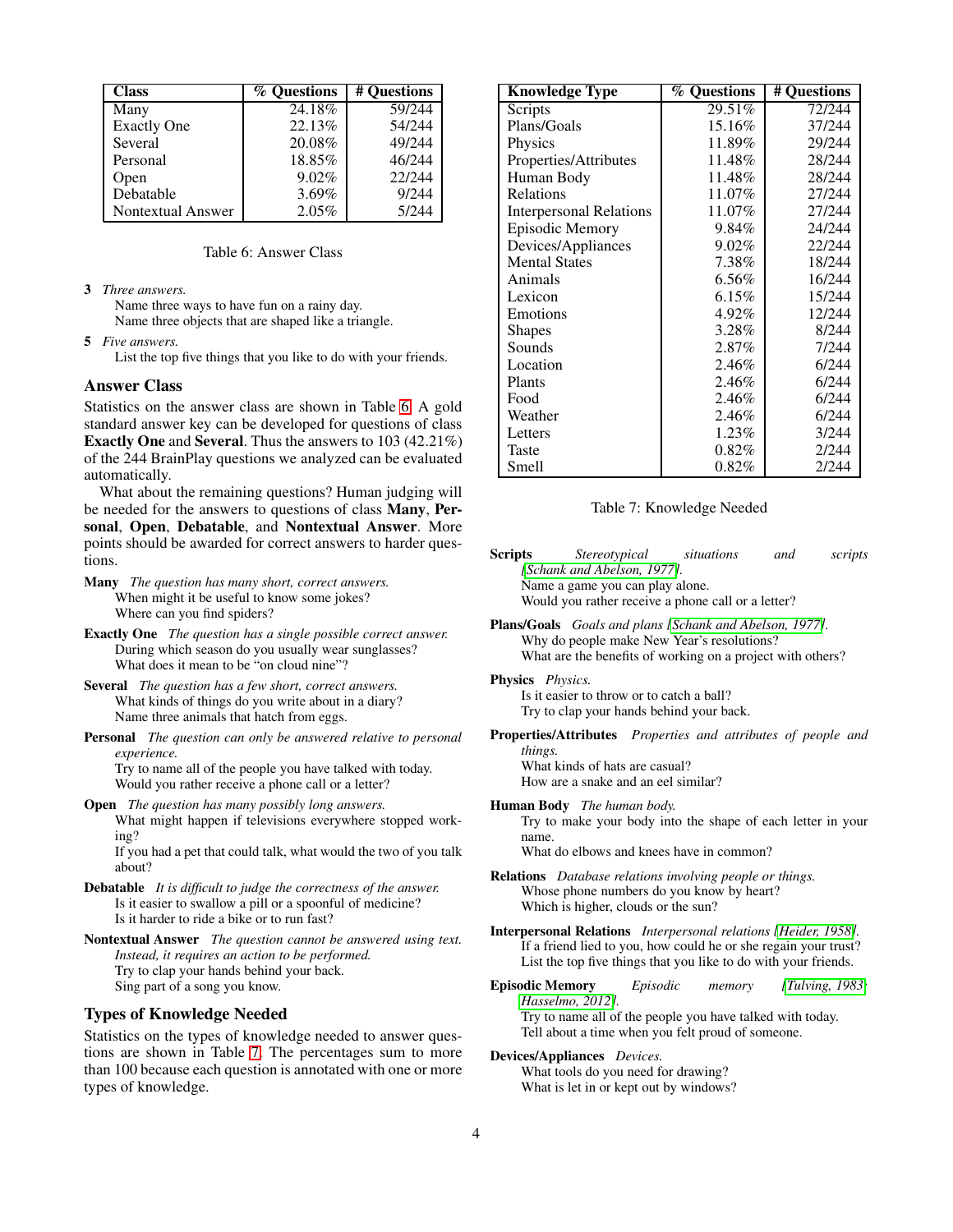Why do people make New Year's resolutions? If a friend lied to you, how could he or she regain your trust? Animals *Animals.* Why might a bear with a cub be more dangerous than a bear by itself? Name an animal that can walk as soon as it is born. Lexicon *English lexicon or dictionary.* What does it mean to be "on cloud nine"? What does it mean to "go the extra mile"? Emotions *Human emotions.* Describe how it feels to watch someone opening a gift that you gave. How can you tell when someone is nervous about something? Shapes *Shapes of objects.* Name three objects that are shaped like a triangle. Draw polka dots. Sounds *Sounds.* What noise would a dragon make? What kinds of shoes are noisy? Location *Locations and places.* Describe your favorite place to go for a walk. Name three jobs that involve working outdoors. Plants *Plants.* During which season might you rake leaves? What makes a salad a salad? Food *Food and cooking.* Think of a fruit and a vegetable that begin with the letter p. Name three foods that are purple. Weather *Weather.* Name three ways to have fun on a rainy day. Where is the safest place to be during a thunderstorm? Letters *The alphabet and letters.* Try to make your body into the shape of each letter in your name. Which letters of the alphabet can you draw using only curved lines? Taste *Taste.* Name three foods that might cause you to make a face when you eat them. Smell *Smell.* What is the best smell in spring? Types of Reasoning Needed Statistics on the types of reasoning needed to answer questions are shown in Table [8.](#page-4-0) Again, the percentages sum to more than 100 because each question is annotated with one or more reasoning types. Database Retrieval *Database retrieval.* Who is the tallest person you know? Name three animals that hatch from eggs. Simulation *Simulation of the course of events, not necessarily requiring physical or three-dimensional reasoning.* Is it easier to swallow a pill or a spoonful of medicine? Why might a bear with a cub be more dangerous than a bear by itself? Planning *Planning or generating a sequence of actions to achieve a goal [\[Ghallab](#page-6-11)* et al.*, 2004].* Database Retrieval 37.70% 92/244<br>Simulation 24.59% 60/244 Simulation Planning 22.54% 55/244 Comparison 18.85% 46/244 Episodic Memory 9.84% 24/244 Visualization 8.61% 21/244 3D Simulation 7.79% 19/244 Invention 1 3.28% 8/244 Arithmetic 1.23% 3/244 Table 8: Reasoning Needed What might happen if televisions everywhere stopped working? Describe your favorite place to go for a walk. Comparison *Quantitative or qualitative comparison.* Who is the tallest person you know? What do elbows and knees have in common? Episodic Memory *Retrieving or recalling personal experiences from episodic memory.* Have you ever been so busy that you forgot to eat a meal? What mistakes have you made that you've learned from? Visualization *Visualization and imagery.* How are a bird's wings different from a butterfly's wings? Of the stars, the moon, and the sun, which can be seen during the day? 3D Simulation *Physical or three-dimensional simulation.* Try to clap your hands behind your back. Why don't we wear watches on our ankles? Invention *Inventing or creating something.* Describe a toy that you would like to invent. Make up a word that means "so funny you can't stop laughing." Arithmetic *Arithmetic operations.* How many inches have you grown in the past year? In what year will you be able to register to vote? Correlation with Question Position The correlation of various annotations with position in the BrainPlay column is given in Table [9.](#page-5-0) Only correlations with magnitude above 0.1 are shown. The *Highlights* editors present the BrainPlay questions in increasing order of difficulty [\[Myers and Myers, 1964\]](#page-6-4), so these correlations give a rough idea of difficulty. High positive correlations correspond to high difficulty, whereas high negative correlations correspond to low difficulty. BrainPlay's Coverage of Intelligence We can use the major sections of the fifth edition of *The Cognitive Neurosciences*[\[Gazzaniga and Mangun, 2014\]](#page-6-12) as a guide to the many areas of human intelligence. A rough correspondence between these sections and BrainPlay is shown in Table [10.](#page-5-1) ("VI Memory" includes prediction and imagination.) We see that BrainPlay questions span many aspects of intelligence. By design and intent, many of the thought-provoking children's questions are designed to push the system into gener-

<span id="page-4-0"></span>Reasoning Type  $\frac{1}{2}$   $\%$  Questions  $\frac{1}{2}$  Questions

Mental States *Mental states.*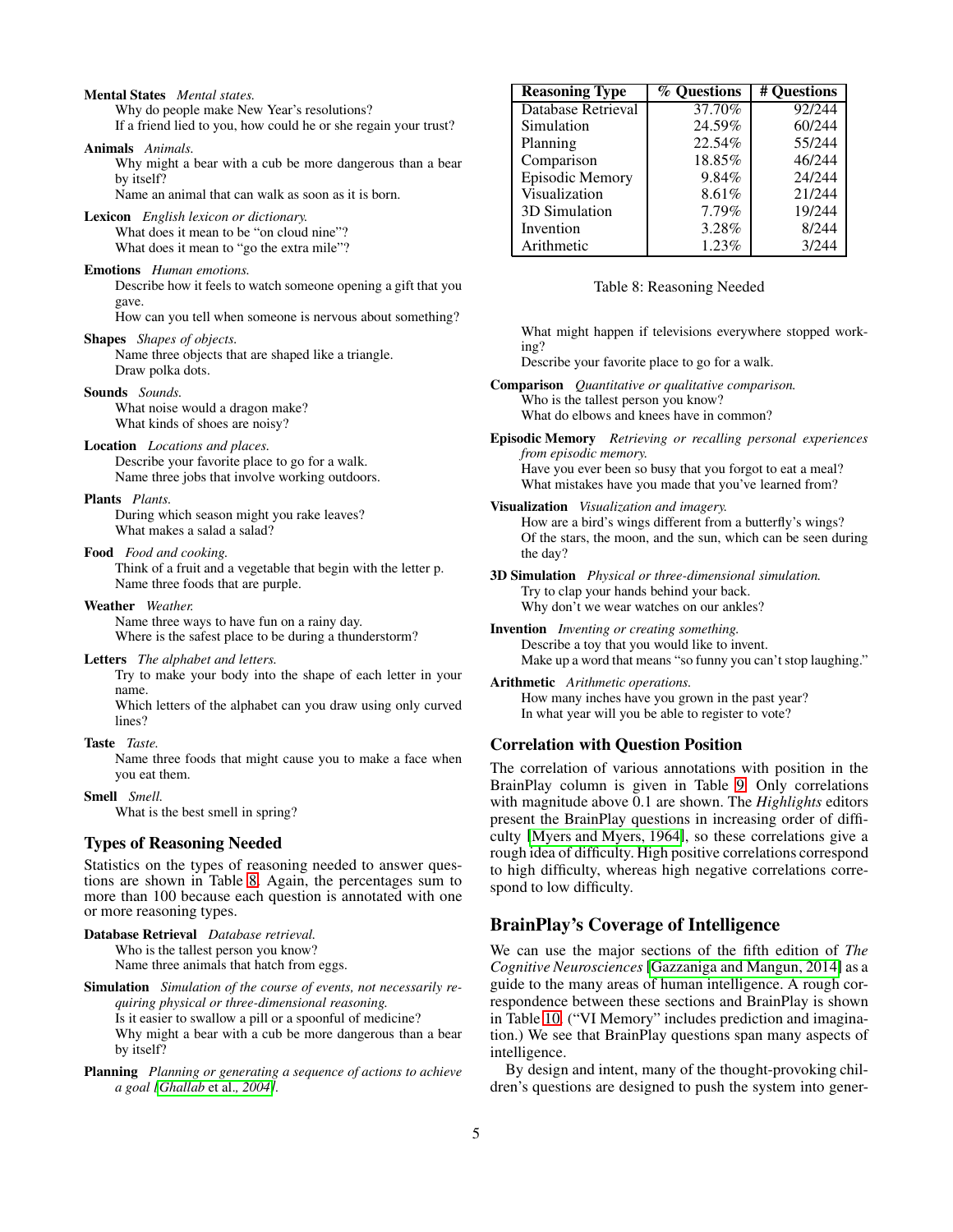| l'ag                           | <b>Correlation</b> |
|--------------------------------|--------------------|
| Caring                         | 0.3059             |
| Planning                       | 0.2599             |
| Plans/Goals                    | 0.2293             |
| <b>Interpersonal Relations</b> | 0.1838             |
| Scripts                        | 0.1396             |
| Simulation                     | 0.1269             |
| Arithmetic                     | 0.1263             |
| 5                              | 0.1017             |
| Properties/Attributes          | $-0.1005$          |
| Personal Experience            | $-0.1081$          |
| Location                       | $-0.1083$          |
| Plants                         | $-0.1308$          |
| Letters                        | $-0.1330$          |
| Database Retrieval             | $-0.1413$          |
| Nontextual Answer              | $-0.1741$          |
| Human Body                     | $-0.1923$          |
| Action                         | $-0.2242$          |

<span id="page-5-0"></span>Table 9: Correlation with Question Position

| <b>Gazzaniga/Mangun Part</b>       | <b>BrainPlay</b>               |
|------------------------------------|--------------------------------|
| I Developmental and                |                                |
| <b>Evolutionary Cognitive</b>      |                                |
| Neuroscience                       |                                |
| II Plasticity and Learning         | learning from questions        |
| <b>III Visual Attention</b>        |                                |
| <b>IV Sensation and Perception</b> | Shapes, Sounds, Smell          |
|                                    | Visualization                  |
| V Motor Systems and Action         | Action, Planning               |
| VI Memory                          | Episodic Memory, Facts         |
|                                    | Scripts, What-If               |
|                                    | Simulation                     |
| VII Language and Abstract          | Meaning, Lexicon               |
| Thought                            | Description                    |
| <b>VIII Social Neuroscience</b>    | <b>Emotions, Caring</b>        |
| and Emotion                        | <b>Interpersonal Relations</b> |
|                                    | Theory of Mind                 |
| <b>IX Consciousness</b>            |                                |
| X Advances in Methodology          |                                |
| XI Neuroscience and Society        |                                |

<span id="page-5-1"></span>Table 10: Correspondence of Gazzaniga and Mangun (2014) sections and BrainPlay

ating new knowledge, because many of the answers are openended and most often unlikely to have been seen before and stored explicitly. It is a hallmark of human-level intelligence that new knowledge can and often must be generated from existing knowledge when needed to accomplish a novel goal, and these questions are designed to exercise and expose those mechanisms.

# Related Work

In Aristo [\[Clark, 2015\]](#page-6-13), a multiple choice elementary school science exam question is taken as input, and an answer is produced as output. Whereas Aristo probes science knowledge studied in school, the BrainPlay/TPCQ task explores knowledge any child acquires simply through experience. Elementary science exam questions evaluate understanding of connections learned in school, while TPCQs encourage creation of new connections.

In the bAbI tasks [\[Weston](#page-6-14) *et al.*, 2015], a simple story and question about the story are taken as input, and an answer is produced as output. The stories are generated using a simulator based on a simple world containing characters and objects. The questions are very simple and restricted compared to TPCQs.

The MCTest dataset [\[Richardson](#page-6-15) *et al.*, 2013] consists of short stories, multiple choice questions about the stories, and correct answers to the questions. The questions were designed such that answering them (1) requires information from two or more story sentences and (2) does not require a knowledge base. MCTest questions evaluate the ability to read, understand, and combine information provided in a text. TPCQs require knowledge and experience not provided in the question.

In the recognizing textual entailment (RTE) task [\[Dagan](#page-6-16) *et al.*, 2013], a text T and a hypothesis H are taken as input, and a label  $T$  entails  $H$ ,  $H$  contradicts  $T$ , or *unknown* is produced as output. RTE is quite general, and resources that recognize entailment could be used as resources for performing the TPCQ task. The Winograd schema (WS) challenge [\[Levesque](#page-6-17) *et al.*, 2012] is a variant of the RTE task more heavily focused on reasoning.

In the VQA task [Antol *et al.*[, 2015\]](#page-6-18), an image and a multiple choice or open-ended question about the image are taken as input, and an answer is produced as output. The VQA task often involves significant reasoning, like the TPCQ task.

At the Center for Brains, Minds and Machines, the Turing++ questions on images [\[Poggio and Meyers, 2016\]](#page-6-19) will be used to evaluate not only a system's responses to questions, but also how accurately the system matches human behavior and neural physiology. The system will be compared with fMRI and MEG recordings in humans and monkeys.

# Conclusion

*Highlights* BrainPlay questions can be answered by young children. If today's artificial intelligence systems can't even answer these questions, how can we really say that they are intelligent? We believe that building systems that can answer and learn from BrainPlay questions will increase progress in artificial intelligence.